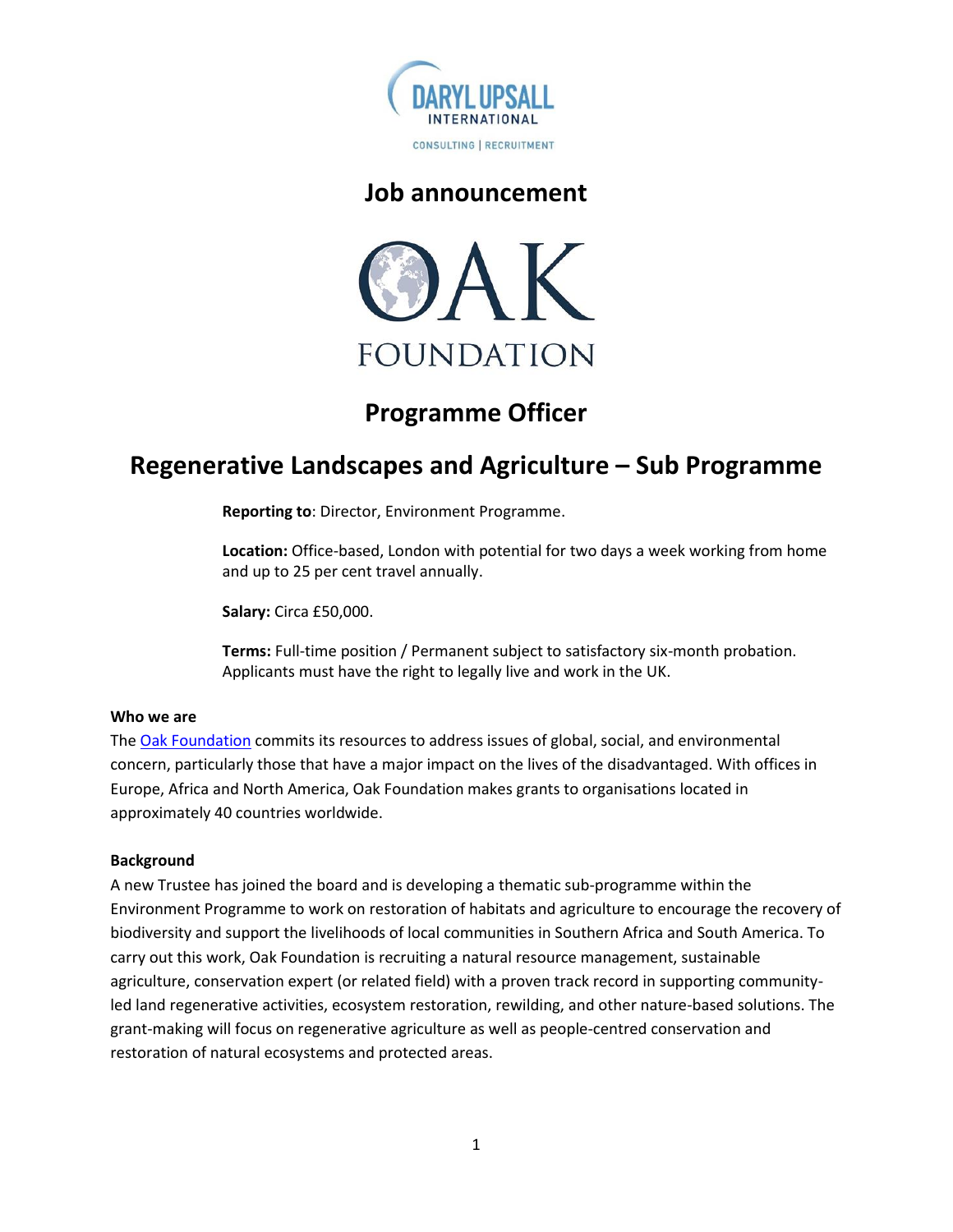

#### **Job purpose**

Under the guidance of the Environment Programme director, the programme officer will design and implement the Regenerative Landscapes grant-making strategy, which contributes to the overall Environment Programme strategy.

The programme officer will develop the first set of grants for the 2023 funding cycle while concurrently working with the Trustee, President, and Environment Programme director to develop a strategy for the programme. The grant portfolio will initially be USD 2.5 M with a planned progression of 20 per cent per annum in subsequent years.

#### **Reporting Lines**

The position will be based in London (UK) and reports directly to the Environment Programme director in Geneva. Frequent interactions with the Environment Trustee (also based in the UK) is also required. The candidate will coordinate closely with Environment Programme colleagues in other sub-programmes.

#### **Main Responsibilities**

The programme officer will have the following responsibilities:

#### **Programme development**

- Carry out the vision of the Trustee and contribute to the Environment Programme by developing a strategy and grant portfolio, which focuses on supporting restoration of habitats to encourage recovery of biodiversity and support livelihoods. The programme will initially focus on Southern Africa in the first year, with plans to expand to South America from 2024 onwards.
- Develop strategic partnerships with peer foundations that work in the same field.
- Contract and provide supervision to consultants who may be required for supporting tasks such as: developing strategic plans, monitoring, and evaluation, etc. Conduct research in connection with current and new initiatives.
- Organise and attend donor convenings, as well as relevant thematic conferences workshops and seminars.

#### **Grant-making**

- Lead the process of call for proposals and pre-selection of potential grants.
- Manage field-building activities, including network development, funder relationships, convenings, and collaborative projects
- Coordinate the process of due diligence for all project proposals under the position's responsibility.
- Adhere to Oak's project management technology (GMS) and procedures, including preparation of project summaries, grant recommendations, project standard reports, and end-of-grant reports.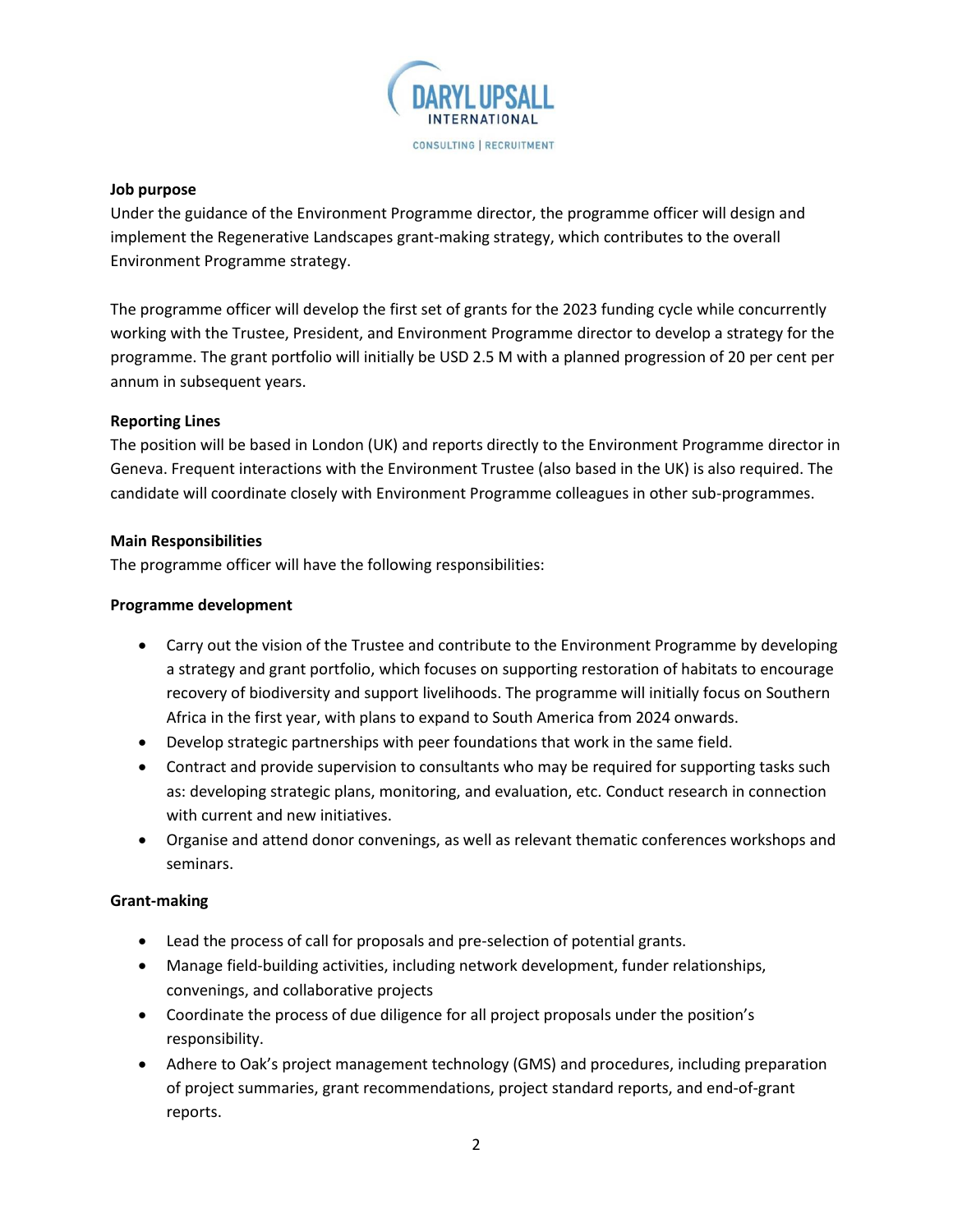

#### CONSULTING | RECRUITMENT

- Carry out the day-to-day responsibilities of a grant portfolio, from initial inquiry or proposal to assessment, recommendation, announcement of approval or rejection, monitoring grant implementation, reporting on progress and on closing of grants, evaluating current or past projects according to needs, and drawing and sharing lessons from project, grant cluster, or subprogramme levels.
- Conduct site visits, and coordinate logistics for such visits that may include the Trustee, the President and/or the Environment Programme director.
- Work with Oak's administrative and programme management staff to ensure efficient progress in grant-making, monitoring, and reporting, as well as other administrative activities related to the programme. As needed, represent Oak's Environment Programme team on organisationwide task forces, study groups, etc.
- Review solicited and unsolicited letters of inquiry received by the foundation and ensure that all applicants are sent an appropriate and timely response.
- Prepare and submit mandatory plans and budgets, consultancy budget, travel reports, monthly progress reports, and further expert papers, upon request. Provide contributions to the preparation of Oak's six-monthly and annual reports, as well as to Advisory Panel meeting presentations.
- Conduct project-level monitoring, including site visits, and plan and supervise evaluations; prepare internal foundation reports on current grantees and enlist support of technical consultants and outside reviewers, when appropriate.

#### **Position requirements**

- University Degree in Environment Management, Sustainable Agriculture, or related field. Additional qualifications in development studies will be an added advantage.
- 7 to 10 years' experience in designing community-based natural resources management, regenerative land management, sustainable agriculture, conservation/adaptation, or development projects.
- Experience working in diverse regions, especially Africa and South America.
- Demonstrated engagement with international discourse on land restoration, climate change, and biodiversity conservation.
- Proven research and analytical skills.
- Experience executing the vision of leadership while also serving as a thought-partner through a development process.
- Understanding non-profit and/governmental financial reporting and budgeting.
- Experience working with philanthropic, corporate, financial, and multilateral sectors is desirable.
- Excellent written and oral communication in English.
- Willingness to travel to travel up to 25 per cent, including multiple international trips a year.
- Humility, tact, maturity, and good sense of humour.
- A commitment to Oak's organisational [values.](https://oakfnd.org/values-mission-history/)